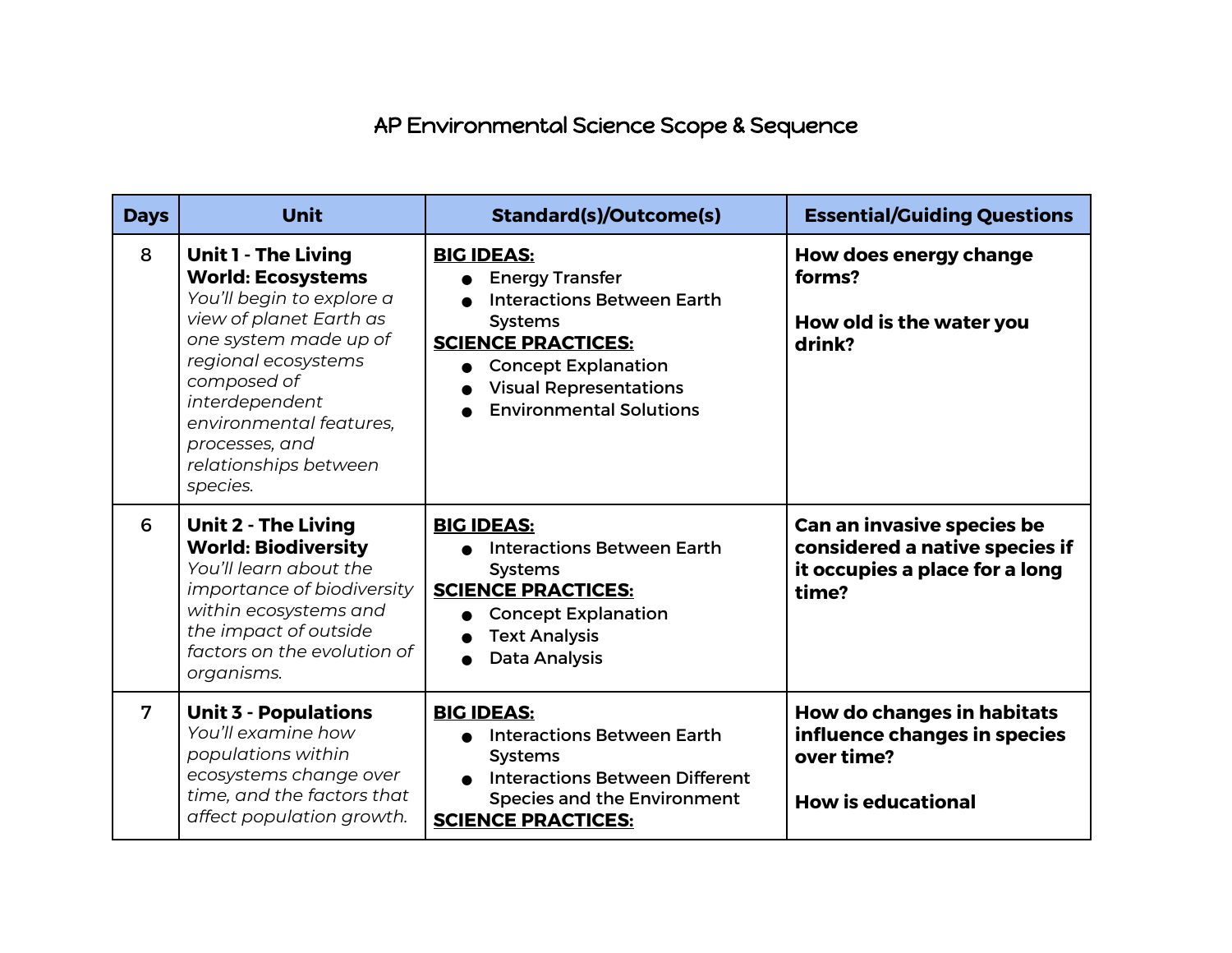|    |                                                                                                                                                                                                             | <b>Concept Explanation</b><br><b>Data Analysis</b><br><b>Mathematical Routines</b><br><b>Environmental Solutions</b>                                                                                                                                                                             | opportunity for women<br>connected to human<br>population changes?                                                      |
|----|-------------------------------------------------------------------------------------------------------------------------------------------------------------------------------------------------------------|--------------------------------------------------------------------------------------------------------------------------------------------------------------------------------------------------------------------------------------------------------------------------------------------------|-------------------------------------------------------------------------------------------------------------------------|
| 6  | <b>Unit 4 - Earth Systems</b><br>and Resources<br>You'll study the natural<br>components that make<br>up the environment, from<br>geologic features to the<br>atmosphere and climate.                       | <b>BIG IDEAS:</b><br><b>Energy Transfer</b><br><b>Interactions Between Earth</b><br><b>Systems</b><br><b>SCIENCE PRACTICES:</b><br><b>Concept Explanation</b><br><b>Visual Representations</b><br><b>Scientific Experiments</b><br><b>Environmental Solutions</b>                                | How does energy from the<br>sun influence the weather?<br>How can earthquakes be<br>predicted?                          |
| 13 | <b>Unit 5 - Land and Water</b><br><b>Use</b><br>You'll examine how<br>humans use and<br>consume natural<br>resources, and the ways in<br>which we disrupt<br>ecosystems, both<br>positively and negatively. | <b>BIG IDEAS:</b><br><b>Interactions Between Different</b><br><b>Species and the Environment</b><br>Sustainability<br><b>SCIENCE PRACTICES:</b><br><b>Concept Explanation</b><br><b>Text Analysis</b><br><b>Scientific Experiments</b><br><b>Data Analysis</b><br><b>Environmental Solutions</b> | How does your use of natural<br>resources impact the world?<br>Why are sustainable practices<br>difficult to implement? |
| 11 | <b>Unit 6 - Energy</b><br><b>Resources and</b><br><b>Consumption</b><br>You'll learn about<br>renewable and<br>nonrenewable sources of                                                                      | <b>BIG IDEAS:</b><br>• Energy Transfer<br><b>SCIENCE PRACTICES:</b><br><b>Concept Explanation</b><br><b>Visual Representations</b><br><b>Data Analysis</b>                                                                                                                                       | Why are fossil fuels the most<br>widely used energy resources<br>if they are nonrenewable?                              |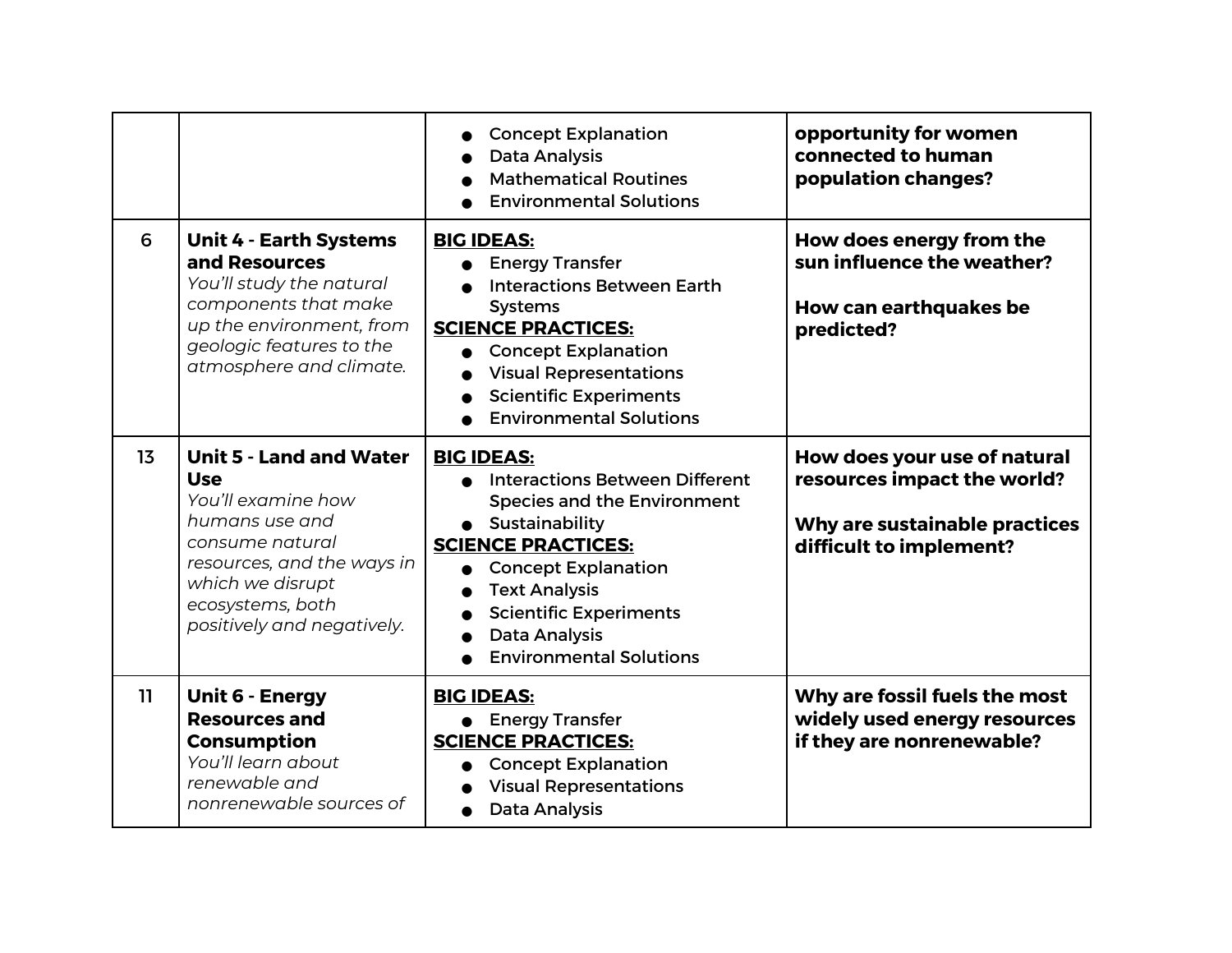|    | energy, where they're<br>used, and their impact on<br>the environment.                                                                                                                                                                              | <b>Mathematical Routines</b><br><b>Environmental Solutions</b>                                                                                                                                                                                                                                                                    |                                                                                                                   |
|----|-----------------------------------------------------------------------------------------------------------------------------------------------------------------------------------------------------------------------------------------------------|-----------------------------------------------------------------------------------------------------------------------------------------------------------------------------------------------------------------------------------------------------------------------------------------------------------------------------------|-------------------------------------------------------------------------------------------------------------------|
| 6  | <b>Unit 7 - Atmospheric</b><br><b>Pollution</b><br>You'll learn more about air<br>pollution, including how<br>human actions can cause<br>it, and you'll analyze<br>legislation intended to<br>regulate emissions and<br><i>improve air quality.</i> | <b>BIG IDEAS:</b><br>Sustainability<br><b>SCIENCE PRACTICES:</b><br><b>Visual Representations</b><br><b>Text Analysis</b><br><b>Scientific Experiments</b><br><b>Data Analysis</b><br><b>Environmental Solutions</b>                                                                                                              | Where does air pollution go<br>once it is airborne?                                                               |
| 14 | Unit 8 - Aquatic and<br><b>Terrestrial Pollution</b><br>You'll examine the impact of<br>pollution on ecosystems and<br>learn how to determine its<br>source.                                                                                        | <b>BIG IDEAS:</b><br>Interactions Between Different Species<br>and the Environment<br>Sustainability<br><b>SCIENCE PRACTICES:</b><br><b>Concept Explanation</b><br>$\bullet$<br><b>Visual Representations</b><br><b>Scientific Experiments</b><br>Data Analysis<br><b>Mathematical Routines</b><br><b>Environmental Solutions</b> | How does pollution impact your<br>health?<br>How can you decrease your waste?                                     |
| 14 | <b>Unit 9 - Global Change</b><br>You'll come to understand the<br>global impact of local and<br>regional human activities and<br>evaluate and propose solutions.                                                                                    | <b>BIG IDEAS:</b><br>Interactions Between Different Species<br>$\bullet$<br>and the Environment<br>Sustainability<br>$\bullet$<br><b>SCIENCE PRACTICES:</b><br><b>Concept Explanation</b><br><b>Visual Representations</b>                                                                                                        | Why are laws created to protect<br>endangered species?<br>How can local human activities have<br>a global impact? |